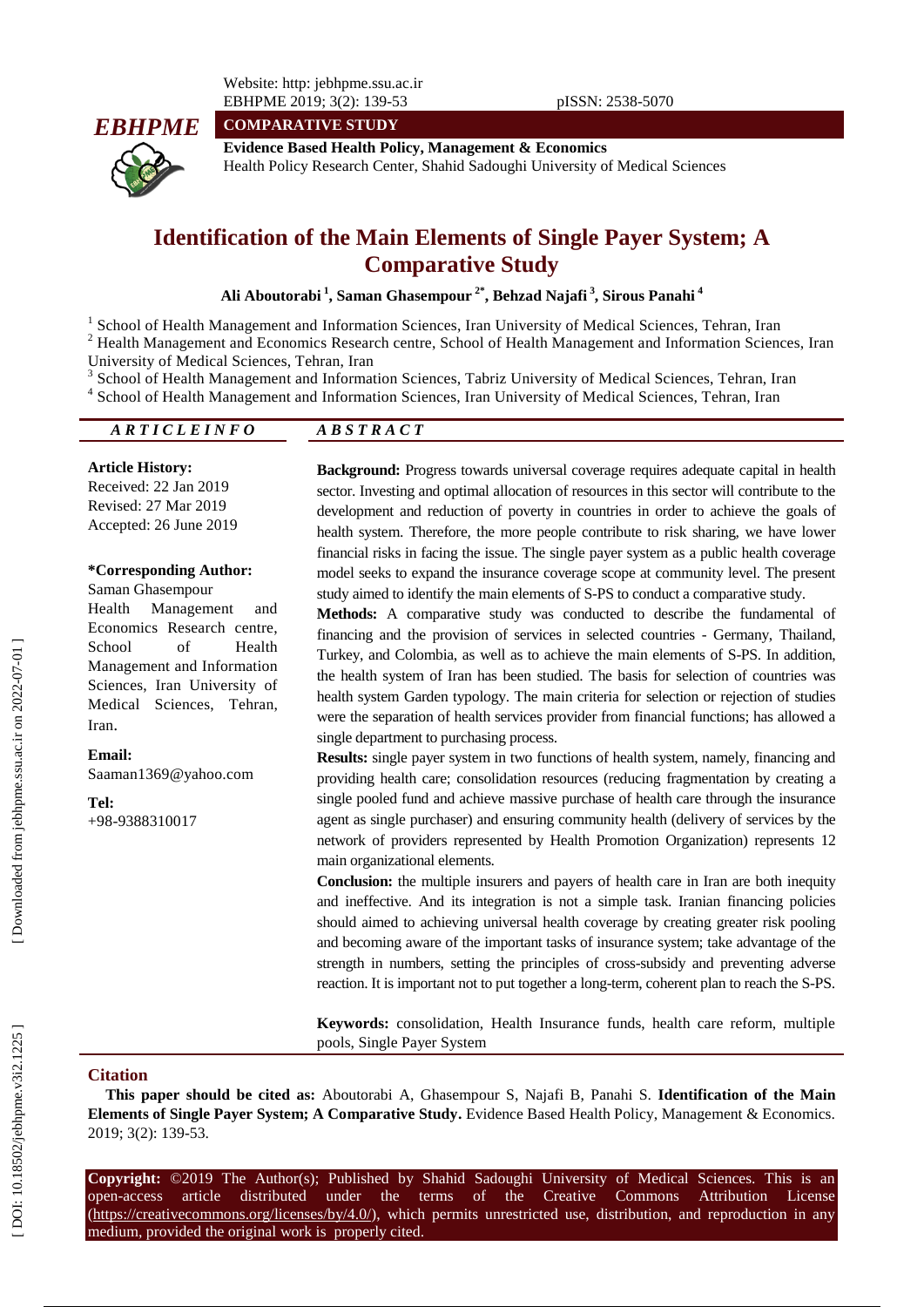

### **Introduction**

ccording to the World Health Organization, According to the World Health Organization,<br>three ultimate goals of health systems, including population -based health promotion, responding to public expectations , and protecting against costly health ( 1 ). Therefore, progress towards universal coverage requires investment in health sector and government encouragement (2). Investment and optimal flow of resources allocation in this sector to achieve the goal of healthy individuals leads to development and reduction of poverty in countries (3).

A set of control levers, including financial support, the payment system, organization, regulations , and behavior of citizens can help health systems in achieving these goals (4). Meanwhile, financing as one of government concerns (5) plays a prominent role in performance of their health systems (6); since the success of financing system is a direct consequence of three components : availability of funds, proper financial incentives for providers, and ensuring that all people have access to health care services(1) . Therefore, health systems will not be solely responsible for improving the individuals' health, but will be obliged to protect populations with high expected health care use, and do not suffer financial hardship paying for them (5). In order to ensure that people have access to services they need - targeting based on social categories and medical condition - consolidation in health insurance funds, integration purchasing power and provision services is a vital financing functions that directly related to protection against financial risks (1, 7). Therefore, make contribution to health system (taxes and/or insurance) as soon as contribute to risk sharing (2) . This will ensure that health system is equity in pooling and minimized potential financial risks in facing the issue (3,6).

Demographic profiles, social values, environmental factors, economic activity and political structure are important determinants of both mandated and external pressures that have strongly influence on health financing (8). In addition to the impact of these factors, the main issue in financing health sector is the effectively

transferring resources to insurance funds , how to pool them and how to allocate those resources (9).

The pattern of many countries shows that, in line with economic and justice developments, health and welfare categories was initiated on the government agenda (4). Over the past three decades, bad experiences have arisen in health sector financing (especially from Out -of-pocket payments method) ; moreover challenges remain both in terms of health outcomes and systems performance (2). The reason for reform of twentieth century was not only the sanction of health system, but the efficiency ; the equity of the referral system and responding to people's expectations; were also the goals of these reforms (1).

Resource strategy in most countries follows a combination of financing methods for determining health system credentials (6). This combination is directly the result of determinants of financing in those countries (10).The model of health systems based financing method and origin of resources, which has a strong impact on reform in that area. The results show that countries without significant changes in the sources of health funds have been able to make important reforms in the financing system after seeking unit insurance. Mainly the merger and engagement of tax policies has taken place with the financial goals of a wider macroeconomic level (7). Similar to Thailand and Spain (1 1), the transition took place from a largely worker -employer contribution system to a single model of regional financing (general taxation). In the Republic of Moldova (1 2), the National Insurance Company, by drawing main sources of funds (payroll tax and general revenue); pooling general budget revenues with a Compulsory Health Insurance Fund. Indonesia (1 3) and South Korea (1 4, 1 5), National Health Insurance – Based health system; as well as Costa Rica (1 6, 1 7), benefiting from comprehensive social security system, achieving universal coverage through S -PS. In these countries, according to the General Health Insurance Act, there is a single framework for pooling income tax and mandatory insurance contribution that led to complete merging of all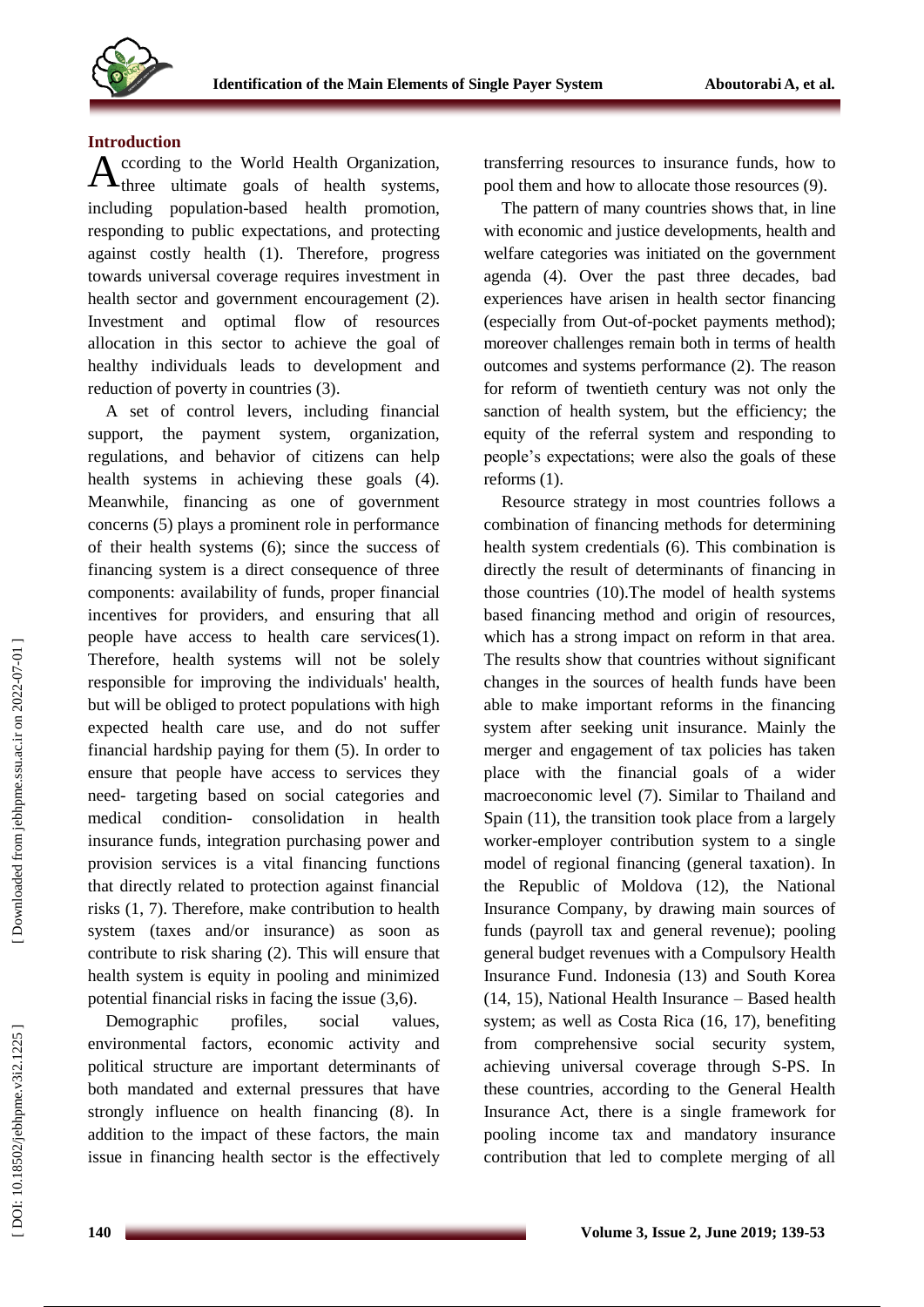insurance funds and creating a single scheme. Turkey (18, 19) with its Health Transformation Program are moving to reduce fragmentation in the way resources in health insurance system. The results of these comprehensive reforms was merge various funds, integration of insurer's scheme and reveal the existence of cross -subsidy, which quickly reached the frontier of universal coverage than many European countries.

The single -payer system as National Health Insurance shows a keen strategic sense to achieve UHC in which a single public or quasi -public agency handles all health care financing (2 0, 2 1 ). The single-payer system has successfully incorporated a unitary mechanism based on a limited number of revenue with a centralized financing system (collection of resources and redistribution fund) and to pay (strategic purchasing in its operations) for health care providers with delivery predetermined list of medical precautions (similar benefit package) (2 0, 2 2, 2 3). Co -payments, deductibles, and out of pocket will be minimized, and by merging all of the resources together, a comprehensive access to services will be used with gate -keeping provisions (2 1). On the provider side; strategic approach of health source s management influence on financing functions and how to reallocation of financing resources. On the other side on health service provision, single -payer dominates technical and human resources; level of efficiency and productivity of health-care delivery (24,25). The single -payer system also has the effect of generating income, determining profits , and adjusting payment system (2 4).

In Iran, plurality of resources and their separation and more mixed provision of services are inequitable and ineffective (7. 2 6). There are no specific financing regulations for revenue collection, pooling of revenue and risk, and purchasing services (10). The majority of collection of funds is highly regressive and paying for in -patient and out -patient health services is accompanied with large out-of-pocket. More than 50% of these payments are made in the informal part for additional health services (7). Despite the

spending more than developed countries in Iranian health system, there are poor technical efficiency with growing costs of health care services (26, 27) and there is no insurance coverage for a large group of people (2 8). It seems that universal coverage can only be attempted with a moving towards the single payer system. S -PS as a model of UHC (2 0) seeks to convert OOPs payments into prepaid funding ; expand risk pooling among the rich and the poor, the young and the old, and the healthy and the sick; . Moreover S -PS seeks to merge all existing health resources; separate purchasing from provision functions with high level contracts between provider and provision; and ultimately covering the majority of people (2 2).The present study aimed to identify the main components of the single payer system in selected countries to carry out a comparative study.

# **Materials and Method**

A comparative study was conducted to explain the provider and provision of health system performance in selected countries, as well as to achieve the main elements of Single Payer System. The basis for selection of countries was Garden typology of health insurance system (29, 30 ), including (a) Countries with SHI system,( as in Austria, Belgium, France and Germany ), ( b) Countries with NHI system (such as South Korea, Canada, Finland, Colombia , and Sweden , ( c) NHS system (as in Denmark, Greece, Turkey and the United Kingdom , (d) In practice most countries have mixed models (Iran, Australia, Iceland, Japan and Thailand are in this group) . Only a few countries such as United States have predominantly private health insurance financed systems .

T o compare and analyze the lessons from each of these countries , reviewing studies in health care system documents was limited to 5 countries - Germany, Iran, Thailand, Turkey and Colombia. The main criterion in choosing countries , the health sector funding reforms firmly placed on moving towards separate health service provision from health providers in these countries. Its intention was t o review and expression of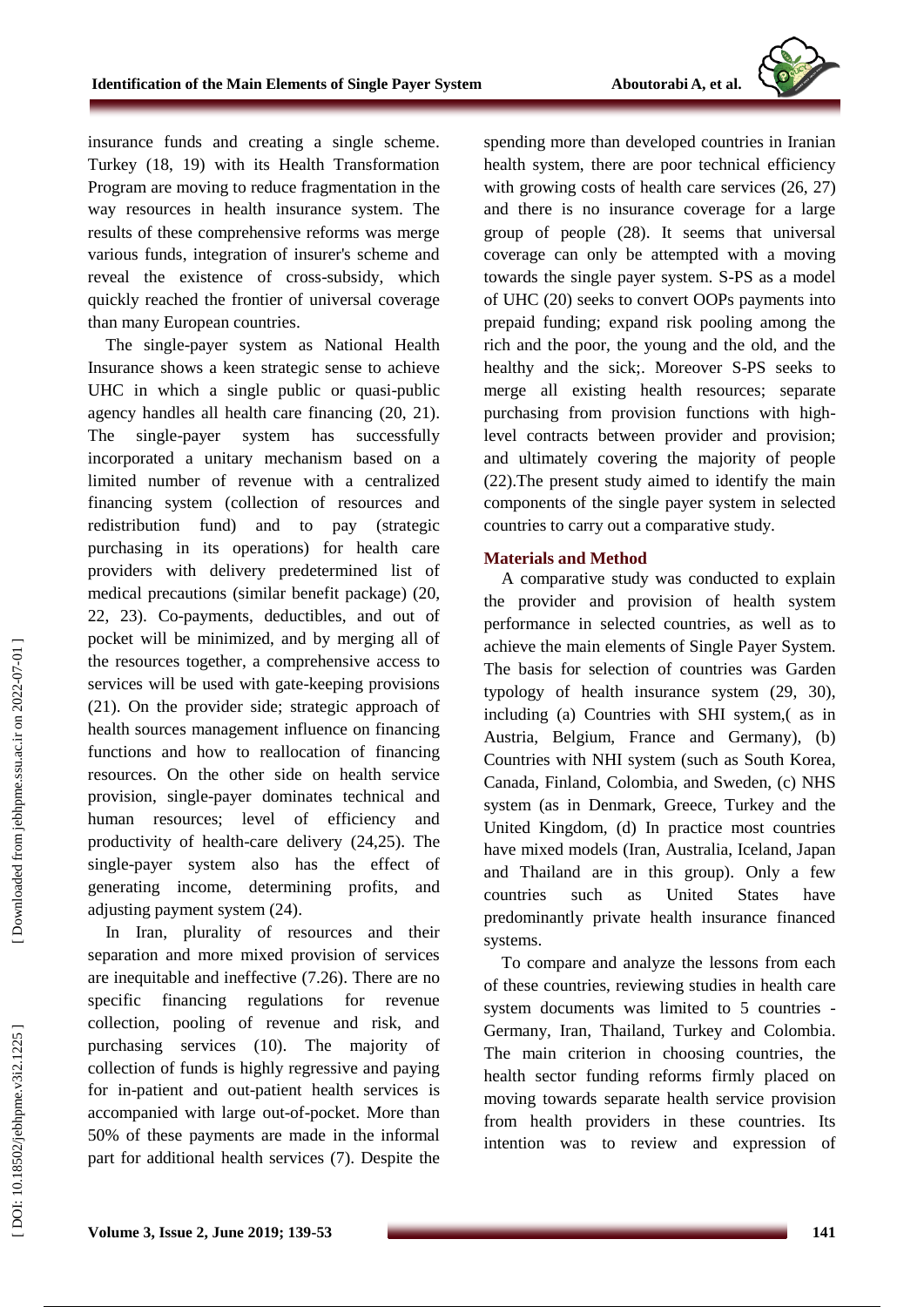

theoretical debates and empirical evidence for selected countries, by data collection used through library review on type of health systems and their performance; the data were redirected to identify the main elements of single payer system .

# **Results**

### **Country and schemes overview**

The purpose of this study is to identify the main elements of a single payer system. On average, primary data collection was carried out from 2009 to 2017 in selected countries. This paper includes 5 countries in the world with a health insurance plus health care type schemes i.e. Germany , Iran, Thailand, Turkey and Colombia. Results are reported in accordance with the final set of indicators. This is a mix of lower- to upper-middle and high -income countries that are also included as a way to capture their reform experiences over the past over few decade since introduction. These countries have taken different steps to reduce the number of insured funds, in order to equalize the package of services to expand insurance coverage and subsequently have achieved different levels of success .

Generally health care reform in these countries has taken place to follow the separation of health service provision from health providers as the path of achieving universal health coverage. Results shows Iran succeed in achieving minimum 65% UHC . Indeed, the countries that have come closest to achieving targets -for example, Germany 81% UHC - do generally have more to spend on health. Other countries are better able to provide affordable health services. Table 1 provides information for these 5 countries on 15 measures of key indicators and health system characteristics.

As indicated by the goal, fragmentation in setting health care system can also be inefficient. laying the Principles of the health care system such as the main bodies determining procedures in health care delivery, multiplicity in managing the insured's health care and multiple funding channels and pools, each of with its own administrative costs, duplicate effort, are expensive to run and require coordination. Similarly, due to

multifactorial and complex environment like political structure, socioeconomic context, cultural are other affective aspects on health system functions . Some of these factors might not be easy to replicate . The Single administrative body in Turkey, Thailand and Colombia has successfully increased over the past 8 years to focus on equity (of access, financial risk protection) as well as focusing on efficiency (health outcomes). (See tables 2 and 3).

### **Health Care system arrangements**

In all countries governments are the oversight of the entire system. The Ministries of health have a large part of the stewardship of health systems for their populations. Also, the Ministry of Labor and Social Affairs (SSO) is main responsible body in the insurance system which is generally a differs characteristic of governance, policy, supervision, central regulation, and decentralized management from free market economy, communist economy and socialist models. Consequently, the effects of sub -functions and agents affiliated with each of Ministries vary in different systems.

The major differences in health systems have likely influenced by differences in financing system and health care delivery system. Overall evidence shows a wide range of difference models in revenue collection, pooling and purchasing, which are generally influenced by their policy in financing and health care system . There is no specific way to develop a financing system to achieve UHC. Understanding level of success in each health care systems (single-payer or multiplepayer) is focused on measuring level of success in insurance management activities. The WHO shifted emphasis to health financing function. It seems the design and implementation of the three key health financing functions are the likely determinants of the success or failure of a health financing system to achieve targets. Table 4 shows the financing methods and health services delivery by the selected countries.

# **The Single -Payer Profile**

A single -payer national health program is one entity that financed by taxes, collects funds and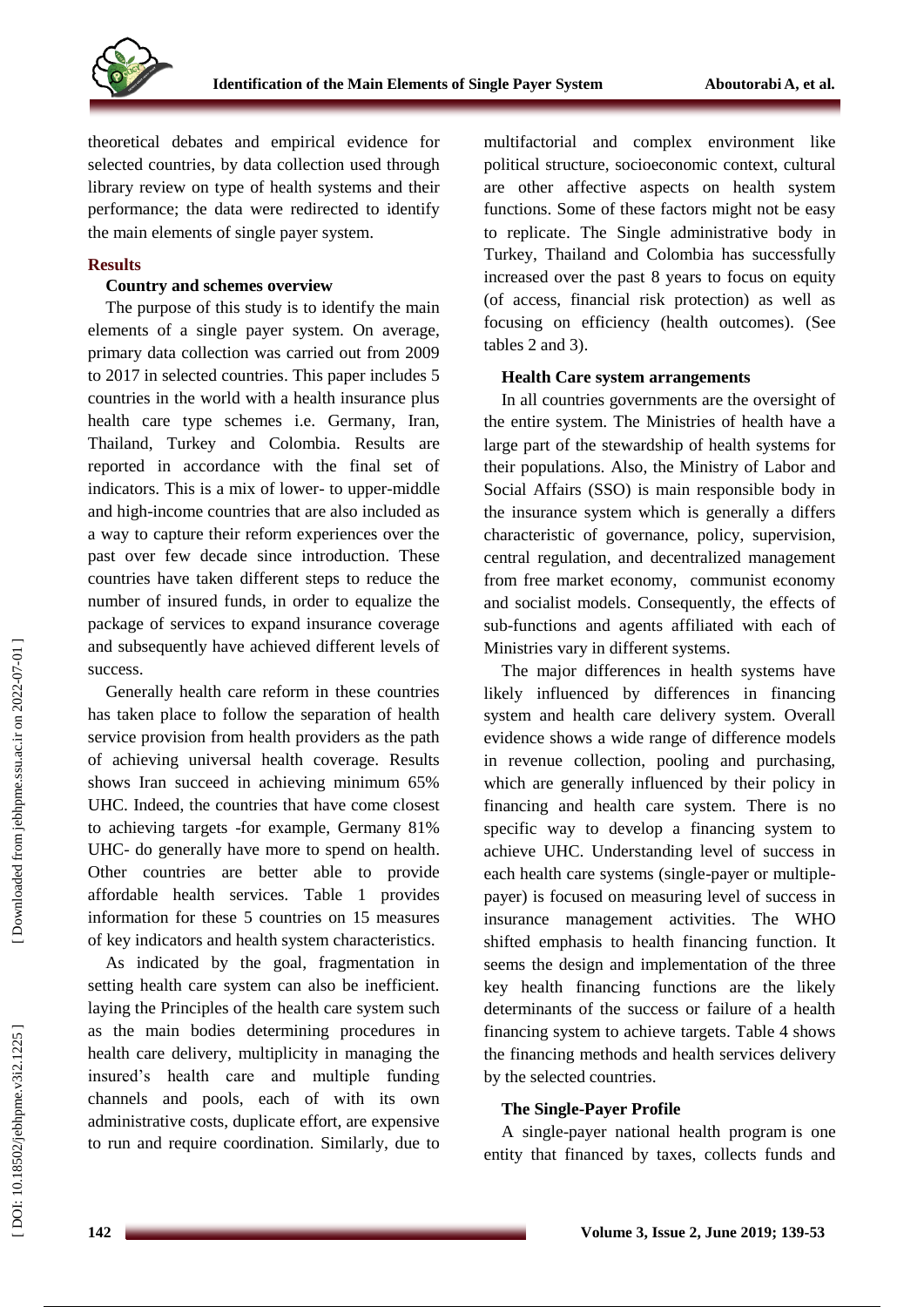

pays for health care to cover the costs of essential healthcare for all residents . Their definition is also inclusive of subnational systems, which is establish decentralize (regional and national level) and organize administratively independent on tow Markets; (Health Care Provision Market and Health Insurance market) to capturing the benefits that would offer . Separating purchasing from provision functions has allowed Ministry of Health as a single department to charge with application and administration of health care providers' network (including hospitals, medical

schools, polyclinics, urban and rural health centers, etc. ). At the same time, this separation has permitted a single agency within the Ministry of Social Affairs or Health Insurance Organizations the NHI Fund - to focus on coverage issues (including both comprehensive package of care and universal coverage) . This fund becomes the key pooling and sole purchasing agency for health care services in every region. Table 5 shows main elements of single payer system in comparison with main agents' health system in the selected countries.

Table 1. Key Economic, Health Spending, Health status and Delivery Indicators by study years (2009-2017)

| indicator<br>Country |                                              | Population<br>(in1000 people) | Income groups<br>(in Classification)                 |                       | <b>GDP</b> Per capita<br>(US\$)                                 |          | <b>Poverty Rate</b><br>$(\%$ of population) |                                 | literacy Rate, total<br>(Ages 15 and<br>above) |                                                                         |
|----------------------|----------------------------------------------|-------------------------------|------------------------------------------------------|-----------------------|-----------------------------------------------------------------|----------|---------------------------------------------|---------------------------------|------------------------------------------------|-------------------------------------------------------------------------|
| Year                 | 2009                                         | 2017                          | 2017 to 2009                                         |                       | 2009                                                            | 2017     | 2009                                        | 2017                            | 2009                                           | 2017                                                                    |
| Germany              | 81,902                                       | 82,695                        | High                                                 |                       | 41,732.7                                                        | 44,469.9 |                                             | -                               | 95                                             | 95                                                                      |
| Iran                 | 73,687                                       | 81,162                        | Upper-middle                                         |                       | 5,619.1                                                         | 5,415.2  | 1.0                                         | 0.3                             | 83.9                                           | 84.7                                                                    |
| Thailand             | 66,881                                       | 69.037                        |                                                      | Lower to upper middle | 4,212.1                                                         | 6,593.8  | 0.2                                         | $\mathbf{r}$                    | 96.3                                           | 93.1                                                                    |
| Turkey               | 71,339                                       | 80,745                        | Upper-middle                                         |                       | 9,036.3                                                         | 10,540.6 | 0.9                                         | 0.2                             | 90.8                                           | 95.6                                                                    |
| Colombia             | 45,416                                       | 49,065                        | Upper-middle                                         |                       | 5,148.4                                                         | 6,301.6  | 9.3                                         | 4.2                             | 93.2                                           | 94.2                                                                    |
| Indicator<br>Country | Life expectancy,                             | total (years)                 | Mortality rate, under<br>5 (per1,000 live<br>births) |                       | <b>Maternal mortality</b><br>rate (per 100000<br>live births)   |          | <b>Physicians</b> (per<br>$1,000$ people)   |                                 | <b>Hospital Beds</b><br>(per 1,000 people)     |                                                                         |
| Year                 | 2009                                         | 2017                          | 2009                                                 | 2017                  | 2009                                                            | 2015     | 2009                                        | 2017                            | 2009                                           | 2017                                                                    |
| Germany              | 80                                           | 81                            | 4                                                    | $\overline{4}$        | 7                                                               | 6        | 3.6                                         | 4.2                             | 8.2                                            | 8.1                                                                     |
| Iran                 | 73                                           | 76                            | 21                                                   | 14.5                  | 28                                                              | 25       | 0.9                                         | 1.4                             | 1.7                                            | 1.6                                                                     |
| Thailand             | 74                                           | 75                            | 14                                                   | 10                    | 23                                                              | 20       | 0.3                                         | 0.5                             | 2.2                                            | 2.1                                                                     |
| Turkey               | 74                                           | 75                            | 21                                                   | 12                    | 27                                                              | 16       | 1.6                                         | 1.7                             | 2.4                                            | 2.7                                                                     |
| Colombia             | 73                                           | 74                            | 19                                                   | 15                    | 73                                                              | 64       | 1.5                                         | 1.8                             | 1.5                                            | 1.5                                                                     |
| Indicator<br>Country | <b>Health spending,</b><br>per capita (US\$) |                               | health spending, total<br>(as % of GDP)              |                       | <b>Public health</b><br>expenditure (as %<br>of total spending) |          | spending)                                   | Out-of-pocket<br>(as % of total |                                                | <b>UHC</b> Index,<br><b>Compulsory</b><br>coverage (% of<br>population) |
| Year                 | 2009                                         | 2016                          | 2009                                                 | 2017                  | 2009                                                            | 2017     | 2009                                        | 2017                            | 2009                                           | 2015                                                                    |
| Germany              |                                              | 4,742.25 4,591.85             | 11.4                                                 | 11.3                  | 83.6                                                            | 84.5     | 13.8                                        | 12.5                            | 83.3                                           | 81                                                                      |
| Iran                 | 367.6                                        | 366                           | 7.5                                                  | 7.6                   | 36.6                                                            | 53.4     | 56                                          | 40.2                            | 60                                             | 65                                                                      |
| Thailand             | 152.45                                       | 217.1                         | 3.9                                                  | 3.8                   | 75.5                                                            | 77       | 16                                          | 11.8                            | 58                                             | 75                                                                      |
| Turkey               | 500                                          | 454.6                         | 5.5                                                  | 4.1                   | 80                                                              | 78       | 14.5                                        | 17                              | 58.6                                           | 71                                                                      |
| Colombia             | 329.1                                        | 374.2                         | 6.4                                                  | 6.2                   | 71                                                              | 66       | 20.5                                        | 18.3                            | 56                                             | 76                                                                      |

Source: World Bank national accounts data, and OECD National Accounts data files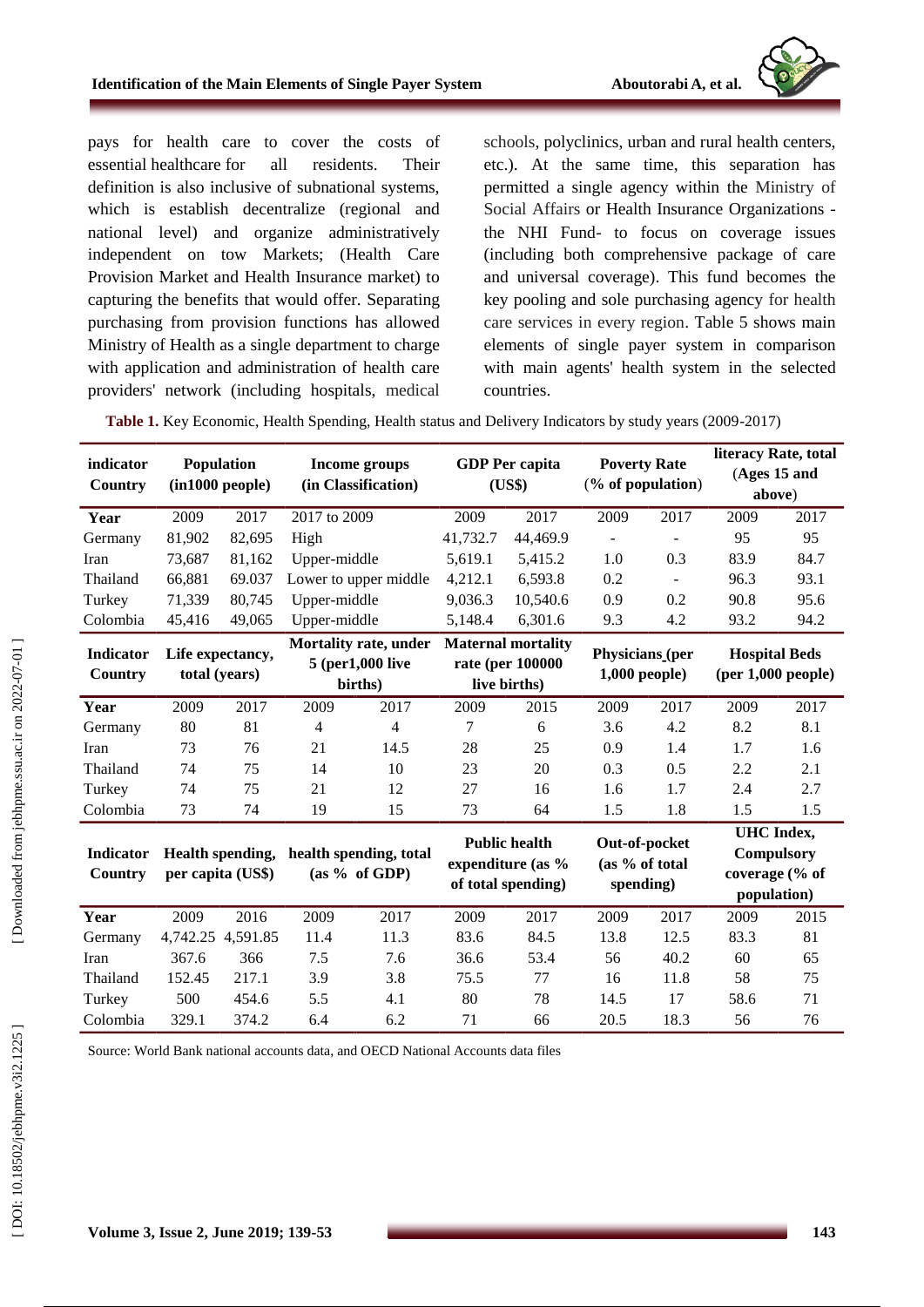| Title<br>Country | Stewardship role<br>in health system           | <b>Health insurance</b><br>authority              | <b>Type of health</b><br>system     | <b>Type of health</b><br>insurance         | Single or<br>multiple<br>insurance |
|------------------|------------------------------------------------|---------------------------------------------------|-------------------------------------|--------------------------------------------|------------------------------------|
| Germany          | Ministry of Health &<br>hygiene                | Ministry of labor<br>and social Affairs           | Social insurance,<br>private market | Social Security<br>scheme                  | Multiple insurance                 |
| Iran             | Ministry of Health<br>and Medical<br>Education | Ministry of Labor<br>and Social Welfare           | General health care                 | Multiple insurers                          | Multiple insurance                 |
| Thailand         | <b>MOPH</b>                                    | Ministry of Finance                               | National Health<br>Plan             | three public health<br>insurance schemes   | Major financing<br>Agencies        |
| Turkey           | Ministry of health                             | Ministry of Health<br>and SSI                     | General health<br>insurance scheme  | Social Security<br>Institution by HTP      | single insurance                   |
| Colombia         | Ministry of Health                             | Ministry<br>of Social Protection Development Plan | National                            | National Social<br><b>Health Insurance</b> | single insurance                   |

**Table 2.** Main bodies responsible for setting Health care System and determining Insurance System

**Table 3.** Coordination's and funding methods to delivery health services

| <b>Title</b><br>Country                        | payers                                                | delivery centers                                  | <b>Coordination's to</b><br>payment                           | <b>Funding for</b><br>health                | Over the basic<br>care coverage |
|------------------------------------------------|-------------------------------------------------------|---------------------------------------------------|---------------------------------------------------------------|---------------------------------------------|---------------------------------|
| Germany                                        | SHI Insured and<br>Sickness funds                     | by public and<br>private provisions               | Mixture contract by<br>Per diems, salaries,<br>FFS, DRG       | OOP, employees<br>and general<br>government | Covered<br>$(100\%)$            |
| Iran                                           | mixture of party<br>payers<br>(SSIO-IHIO-IKRF-<br>MSO | both public and<br>private<br>sectors             | Public Office with<br>Internal Contract by<br><b>FFS</b>      | Mainly OOP and<br>general<br>government     | Covered (76 -<br>85%)           |
| Thailand                                       | Mixture of major<br>payer insurers<br>$(SSO-CGD)$     | by public and<br>private centers                  | third -party payer<br>Contract to provisions<br>by per capita | Mainly<br>Governmental<br>budget and taxes  | Covered<br>$(100\%)$            |
| Turkey                                         | Single buyer<br>agency<br>(GHIS)                      | public and private<br>sector facilities           | service contracts as<br>per global budget                     | OOP, employees<br>and general<br>government | Covered (76 -<br>83%)           |
| mixture of two<br>Colombia<br>$regimes(CR-SR)$ |                                                       | mix of public and<br>private for tertiary<br>care | Contract through<br>managed competition                       | national<br>government<br>transfers         | Covered<br>$(100\%)$            |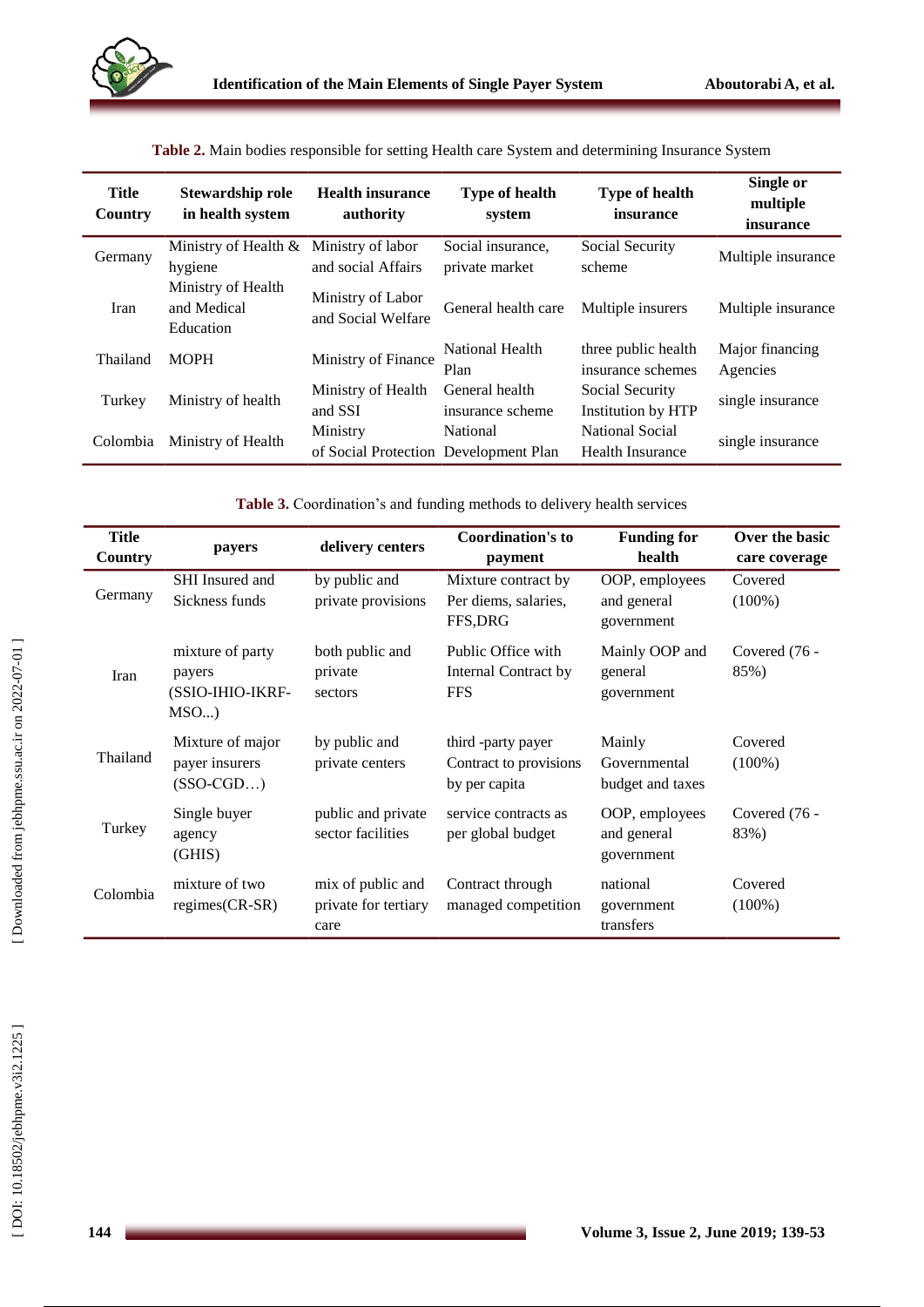

| <b>Functions</b> | <b>Financing arrangement</b>                                                                                                                                                     |                                                                                                                                                              |                                                                                   |                                                                                                                                                                                                   |  |
|------------------|----------------------------------------------------------------------------------------------------------------------------------------------------------------------------------|--------------------------------------------------------------------------------------------------------------------------------------------------------------|-----------------------------------------------------------------------------------|---------------------------------------------------------------------------------------------------------------------------------------------------------------------------------------------------|--|
| Country          | revenue Collection                                                                                                                                                               | pooling                                                                                                                                                      | purchasing                                                                        | <b>Health Care Provision</b>                                                                                                                                                                      |  |
| Germany<br>(31)  | Main sources of<br>financing is SHI with its<br>132 SF- general tax<br>revenue by Gov<br>PHI are offered by 42<br>funds and 30 very small<br>insurer. others OOP &<br><b>NGO</b> | SF transfer to Central Reallocation<br>Pool (health fund)- SF pay for health<br>care providers<br>OOP my supplements for superior<br>accommodation           |                                                                                   | includes both public and private<br>providers in Primary and<br>Specialist health services<br>For supply of hospital beds there<br>is Regional government<br>authorities plan capacities          |  |
| Iran<br>(32)     | IHIO, SSO, MSO, IKRF<br>and numerous insurance<br>funds                                                                                                                          | complex and fragmented sources led<br>to mixed pool and purchase with direct<br>out of pocket (OOP) payments                                                 |                                                                                   | Primary care are free of charge in<br>gov center.<br>Public private providers for<br>secondary and tertiary health care<br>facilities.                                                            |  |
| Thailand<br>(33) | payroll taxes collect by<br>SSO- revenue departments<br>collect by BB- premium<br>collect by Private<br>insurance                                                                | four major agencies: CGD for<br>CSMBS-<br>SSO for SHI-NHSO for UCS, out-of-<br>pocket user fees, and PHI<br>for voluntary                                    |                                                                                   | Urban: coverage of PHC, district<br>health centers and community<br>hospitals by local Gov.- private<br>hospitals<br>Rural: PHC provided by Gov.                                                  |  |
| Turkey<br>(34)   | Main sources (indirect<br>taxes) collected by<br>collected by the Ministry<br>of Finance to SSI<br>P- taxes collected by SSK                                                     | all public funds have<br>been merged under<br>the SSI<br>SSK for Green Card                                                                                  | GHIS is<br>monopsonic<br>power to<br>purchase from<br>all hospitals               | For Primary care there is no co-<br>payment is levied<br>There are secondary or tertiary<br>health care facilities (inpatient or<br>outpatient)<br>provide mainly in public and<br>private sector |  |
| Colombia<br>(35) | contributions collected by<br>SGP to SR<br>Solidarity fund to CR<br>local tax revenues from<br>"sin taxes" by Gov.<br>contributions from family<br>benefits funds or Cajas       | Sources from SR,<br>CR, Casaj, national<br>budget and other<br>revenues were<br>bundled into<br>FOSYGA's<br>premium have been<br>guided by FOSYGA<br>balance | NHST can<br>purchase<br>services within<br>the range of<br>negotiate<br>contracts | Coverage of Services to<br>supplement the Benefits Packages<br>at all levels. including; health<br>posts, centers, ambulatory and<br>high-complexity hospitalization                              |  |

**Table 4.** Overview of health financing system and health care delivery system in case study countries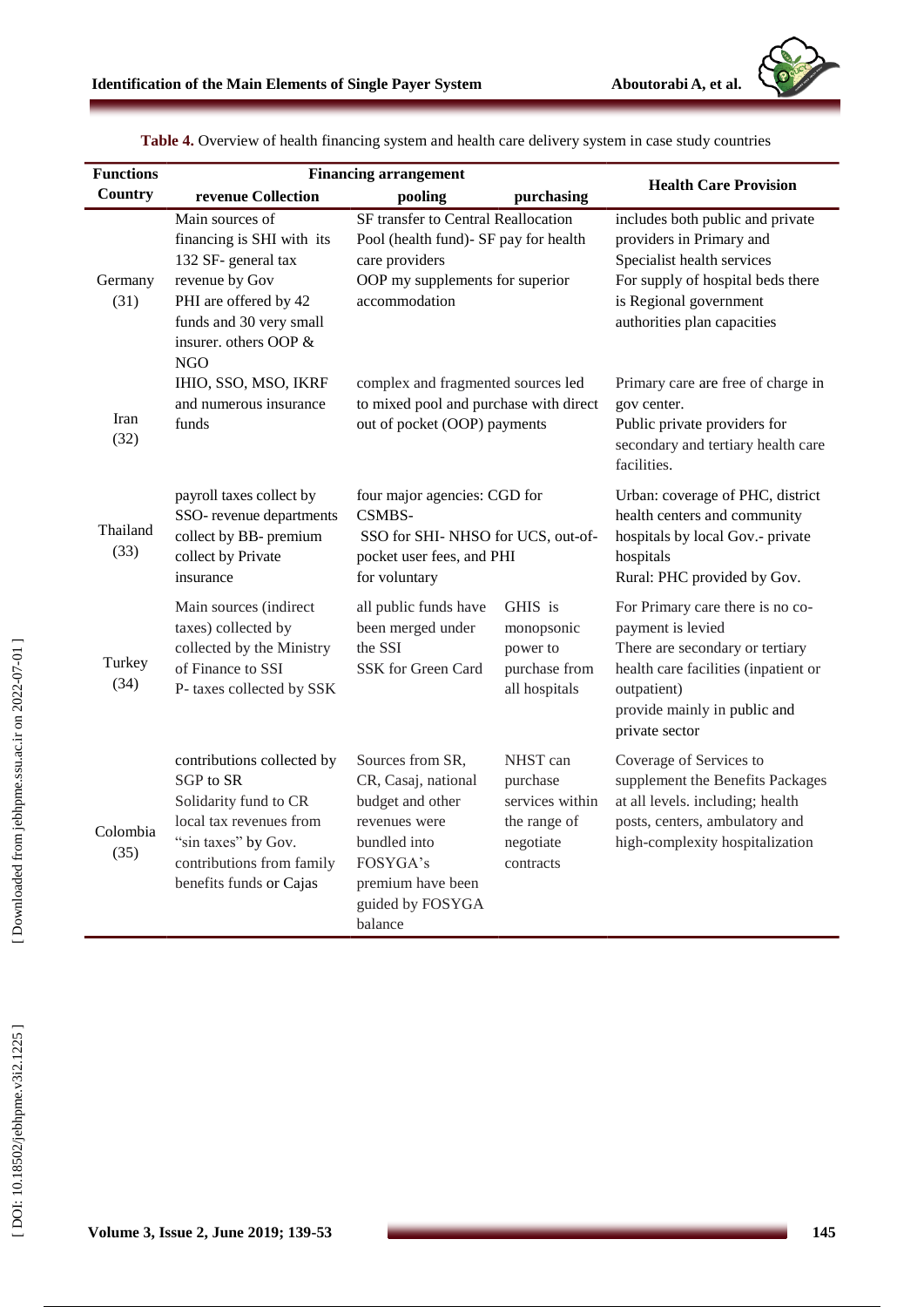

|                     |               |                                                                                                                                                                 |                                                                                                                                                          | <b>Health Insurance Market</b>                                                                                                                                         |                                                                                                                         |                                                                                                 |                                                                                                          | <b>Twore</b> it mant elements of single payer system in comparison while main agents health system in the selected countries                                                              |                                                                                                          |                                                                            | <b>Health Care Provision Market</b>                                                                              |                                                                                                                                        |                                                                               |
|---------------------|---------------|-----------------------------------------------------------------------------------------------------------------------------------------------------------------|----------------------------------------------------------------------------------------------------------------------------------------------------------|------------------------------------------------------------------------------------------------------------------------------------------------------------------------|-------------------------------------------------------------------------------------------------------------------------|-------------------------------------------------------------------------------------------------|----------------------------------------------------------------------------------------------------------|-------------------------------------------------------------------------------------------------------------------------------------------------------------------------------------------|----------------------------------------------------------------------------------------------------------|----------------------------------------------------------------------------|------------------------------------------------------------------------------------------------------------------|----------------------------------------------------------------------------------------------------------------------------------------|-------------------------------------------------------------------------------|
|                     |               |                                                                                                                                                                 | central level: Ministry of Labor and Social Welfare                                                                                                      | regional level: Health Insurance Organization (insurance centers)                                                                                                      |                                                                                                                         |                                                                                                 |                                                                                                          | At central level: Ministry of Health<br>At regional level: providers' network (hospitals, clinics, urban and rural health centers)                                                        |                                                                                                          |                                                                            |                                                                                                                  |                                                                                                                                        |                                                                               |
|                     | <b>bodies</b> | NHI department                                                                                                                                                  | High Council of<br>Insurance                                                                                                                             | Information<br>Record System                                                                                                                                           | taxation<br>system                                                                                                      | Population<br>Record<br>System                                                                  | Health card                                                                                              | <b>Health Promoting</b><br>Organization                                                                                                                                                   | clinical<br>guidelines                                                                                   | center-<br>referral<br>system                                              | Reimbursement                                                                                                    | Price/fee<br>regulation/setting                                                                                                        | Benefit package                                                               |
| Single Payer option | function      | insurance<br>schemes that are<br>done centrally<br>or by regional<br>branches of the<br>single insurance<br>fund and<br>perform as an<br>effective<br>purchaser | The organization<br>of relations<br>between insurance<br>department and<br>health care<br>providers'<br>network, based on<br>predetermined<br>agreements | Information<br>technology Based<br>on place of<br>residence,<br>population<br>movements,<br>Patient, covered<br>prescriptions and<br>identifying poorer<br>citizenship | fiscal policy<br>determine the<br>level and<br>amount of<br>contributions<br>based on clear<br>regulatory<br>frameworks | Based on<br>Cross-<br>subsidized<br>and targeting<br>subsidies to<br>the neediest<br>population | guarantee the<br>equal rights of<br>citizens to<br>receive similar<br>and standard<br>benefit<br>package | oversight of health<br>plans, providers,<br>Purchase and<br>service-quality<br>monitoring, perform<br>as unified channel<br>selling health<br>service, determined<br>by its policyholders | Design<br>Methodology<br>and Principles<br>of Care                                                       | referral and<br>gatekeeping                                                | mixes of provider<br>payment methods<br>(using DRG an<br>important part of<br>the purchasing<br>arrangement)     | negotiations at<br>the central level<br>or local level,<br>determined by<br>third-party payers<br>or the<br>government and<br>provider | Designing the<br>similar and/or<br>acceptance rang<br>of benefit<br>package   |
|                     | Germany       | Managed<br>Competitive<br>Network -<br><b>Patient Funds</b><br>(by the FIA)                                                                                     | Federal joint<br>committee and<br>SHI medical<br>review board<br>which are joint<br>institution of all<br>SFs and providers                              | based on a federal<br>information<br>system from<br><b>FSORKI</b>                                                                                                      | Health Tax<br>Approved in<br>Parliament<br>(Value-added<br>$\tan$                                                       | Identifying<br>needy people<br>and<br>supporting<br>them                                        | SHI booklet                                                                                              | Representative of<br>providers                                                                                                                                                            | Under the<br>supervision of<br>the Federal<br>joint<br>Committee -<br>Monitored by<br>insurance<br>funds | Free choice<br>among<br>many<br>providers<br>and<br>insurance<br>companies | DRG weights are<br>defined at the<br>central level and<br>rates are set at<br>the local level or<br>with insurer | Based on<br>reference prices<br>(RBRVS).<br>Established at<br>central and/or<br>local level<br>Negotiation on<br>point value           | Mainly based<br>on SHI benefit<br>package. Set by<br>federal law<br>$(SGB-V)$ |
|                     | Iran          | Multi-insurance                                                                                                                                                 | Office of the<br>Supreme<br><b>Insurance Board</b>                                                                                                       | Annual statistics,<br>national and<br>regional report                                                                                                                  | Determine the<br>taxable<br>amount to be<br>paid - the Tax<br>office                                                    | Based on<br>Financial<br>Capacity<br>Measurement                                                | Various<br>insurance<br>booklet                                                                          | Various providers                                                                                                                                                                         | There is no<br>incentive to<br>comply with<br>the treatment<br>protocol                                  | Free choice<br>among<br>health care<br>providers                           | global budget-fee<br>for service<br>accompanied with<br>different franchise<br>and prepayment                    | are negotiated<br>with each insurer                                                                                                    | comprehensive<br>package with -                                               |
|                     | Thailand      | LHF, NHSO<br>and local<br>governments<br>have matching<br>funding                                                                                               | performed in<br>district by PAO<br>with DODC<br>Supervision                                                                                              | conducted by<br>NSO and<br>Socioeconomic<br>Survey                                                                                                                     | general<br>taxation as<br>the main<br>source of<br>finance                                                              | poor is<br>subsidized<br>through the<br>MHI schemes                                             | Health citizen<br>card<br>registration<br>allowed<br>receive a<br>public health<br>services              | THPF responsible<br>for systematically<br>coordinating(DHO,<br>PO,DH,CH) with<br>financial<br>institutions                                                                                | <b>HTA</b><br>guidelines.<br>designated by<br>NHSO and<br>MOPH,                                          | <b>PHC</b><br>gatekeeping<br>function                                      | Mainly Based on<br>capitation and fee<br>for service on<br>quality, by<br>agreement<br>between MSDHS<br>and MOPH | NHSO Manual for<br>paying health care<br>providers based                                                                               | mainly public<br>with some<br>private<br>arranged by<br>NHSO MOPH<br>and CEO  |

#### **Table 4.** main elements of single payer system in comparison with main agents' health system in the selected countries

[Downloaded from jebhpme.ssu.ac.ir on 2022-07-01]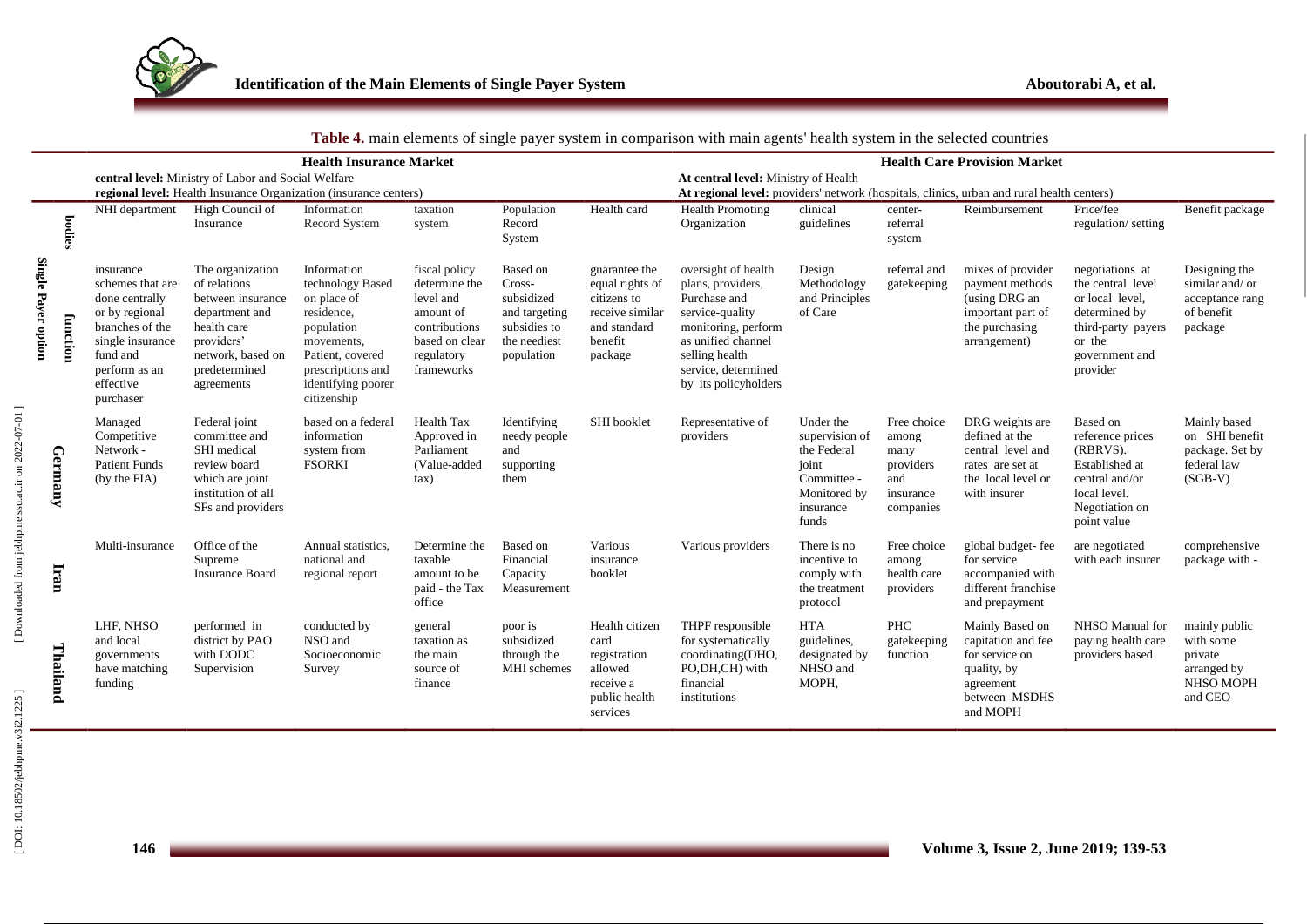| <b>Identification of the Main Elements of Single Payer System</b> | Aboutorabi |
|-------------------------------------------------------------------|------------|
|-------------------------------------------------------------------|------------|

**A, et al .**

Ce

| Turkey   | Unit Insurance<br>(Homogeneous)<br>and Structured<br>Financing<br>System)     | General Council,<br>Board and<br>Ministry of Labor<br>are managerial<br>authorities    | Information and<br>health statistics<br>collected by<br>COICOP and<br><b>TURKSTA</b> | Based on<br>level of<br>participation<br>and tax.<br>determine by<br>parliament<br>and central<br>Gov. | subsidized by<br>the<br>government<br>from general<br>budget                                             | SSI<br>Beneficiaries<br>have identity<br>cards-SSK<br>with Green<br>Card               | General Directorate<br>licenses all<br>insurance centers<br>and hospitals in to<br>market and<br>responsive to<br>Ministry of Health | diagnosis and<br>treatment<br>guidelines for<br>primary care | An<br>integrated<br>referral<br>system                     | Case-Mix and P4P<br>systems for<br>purchase inpatient<br>services from all<br>hospitals based on<br>DRG groups | Capitation or<br>salary negotiated<br>by interested<br>parties at central<br>level between<br>government<br>and/or SSO and<br>providers | receive similar<br>$benefits - no$<br>structure for<br>health<br>technology<br>assessment |
|----------|-------------------------------------------------------------------------------|----------------------------------------------------------------------------------------|--------------------------------------------------------------------------------------|--------------------------------------------------------------------------------------------------------|----------------------------------------------------------------------------------------------------------|----------------------------------------------------------------------------------------|--------------------------------------------------------------------------------------------------------------------------------------|--------------------------------------------------------------|------------------------------------------------------------|----------------------------------------------------------------------------------------------------------------|-----------------------------------------------------------------------------------------------------------------------------------------|-------------------------------------------------------------------------------------------|
| Columbia | managed<br>competition in<br>health<br>insurance<br>markets by<br><b>NHST</b> | accreditation<br>system based on<br>The contracts<br>signed with the<br>CNSSS and NSHI | PT- index known<br>as SISBEN                                                         | cover<br>premiums for<br>the poor<br>through<br>General<br>taxation                                    | subsidized<br>regime for<br>poor people<br>from SR,<br>partial<br>subsidies are<br>providing<br>from MPS | There is<br>freedom<br>choosing<br>among a set of<br>public or<br>private<br>insurance | CNSSS (the<br>government body)<br>in charge of<br>monitoring health<br>plan and managing<br>of the FOSYGA                            | Clinical<br>program<br>design by<br><b>CNSSS</b>             | Free choice<br>within<br>network,<br>use of<br>gatekeepers | Are free to<br>establish payment<br>mechanisms for<br>services (mainly<br>use UPC)                             | the fee schedules<br>has used by the<br>MPS and CNSSS<br>for fixed<br>premium (setting)<br>floors)                                      | CNSSS is<br>policy-making<br>authority over<br>benefits<br>packages                       |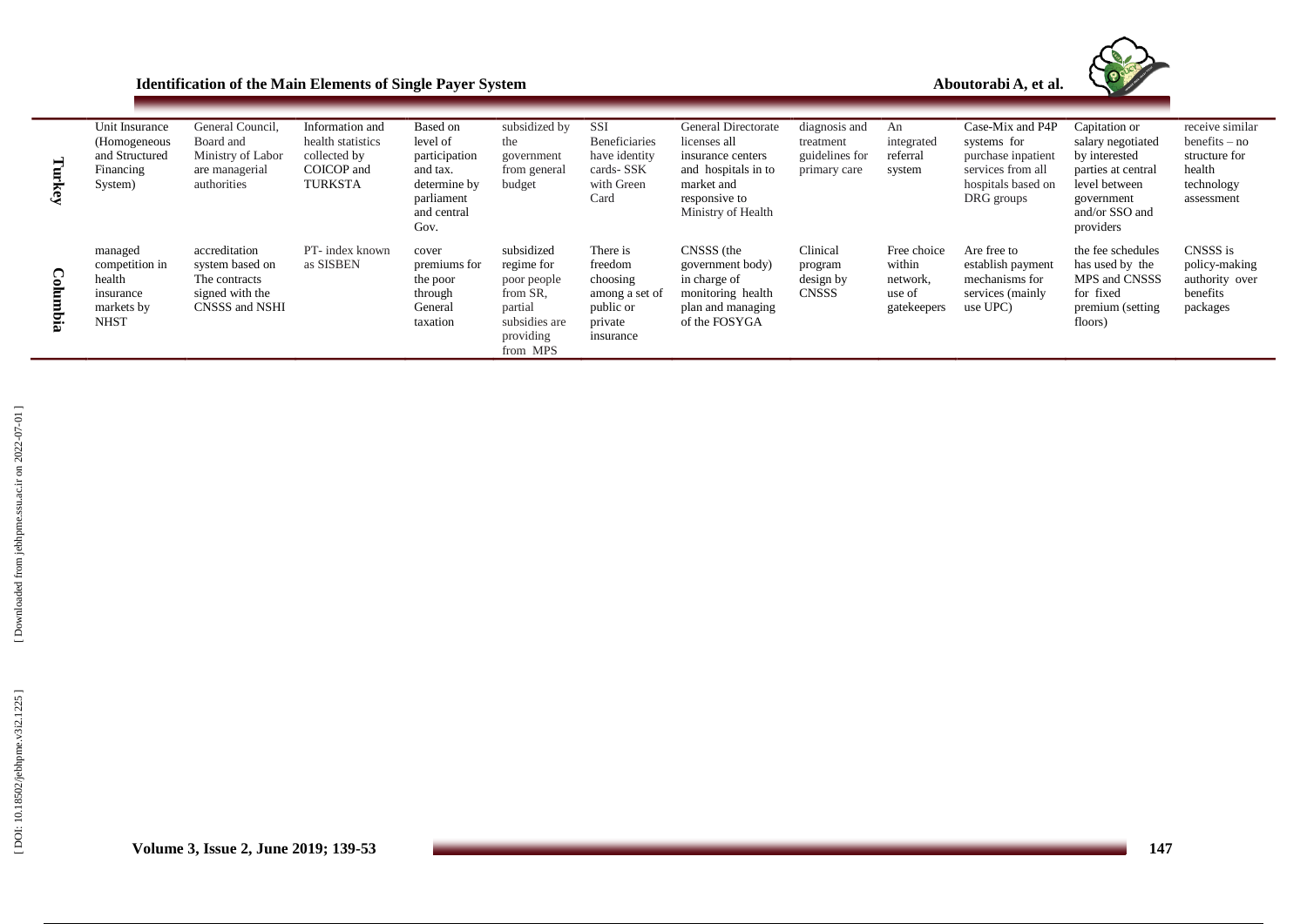

### **Discussion**

Today, considering the increasingly growing transnational relationships, it is necessary to use international experiences in order to establish a set of health system policies and goals. In the present study, we aimed to examine the main components of single -payer healthcare and to compare the political and organizational commitments of health personnel in five countries, including Germany, Iran, Thailand, Turkey, and Colombia.

There are various factors which contribute to reforms in response to major social, political, and economic changes in different countries. Assessment of the single -payer system indicated 12 major components in the system of healthcare delivery and health insurance. These components were identified with regard to the financial performance, structure, and methods of health service delivery in different countries. They were classified and reported based on similarities in function and performance. Based on experience and reports from different countries, in order to ensure universal health coverage, the first step is to establish independent policies and regulations with respect to the type of insurance system and health financing.

The next step is to create a network of health providers (e.g., service rating, clinical guidelines, tariff structure, and payment mechanism) and insurance units (e.g., insurance agent, insurance fund, health insurance card, insurance council, information systems, and targeted allocation of resources). In the healthcare system, integration of health insurance packages and expansion of insurance coverage are achieved before the general integration of insurance resources, the most important outcome of which is social justice.

Other advantages of this system include increased efficiency, resource management, insurance system efficiency, effective financial protection and monitoring mechanisms, and increased accountability of the healthcare personnel. In this system, the insurance agent, as the health sector purchaser, is responsible for regulating healthcare services. The representatives of insurance companies and their sub -networks are also responsible for providing health insurance to the population. The purchase operation is based on predetermined prepayments (e.g., insurance rights and compulsory insurance coverage), as well as contracts (between the insurer and provider representative). The final step is to set tariffs and negotiation policies and design insurance packages to trace the payment mechanisms (i.e., diagnostic related grouping or DRG).

According to the study of policy -making strategies in different countries, it is essential to separate the client from the health provider in single -payer healthcare. Single -payer -style health care system financing is associated with a reduction in the share of health care in the GDP. The insurance agent accounts for the mass purchase of health insurance services, while the health unit representative is responsible for the mass delivery of healthcare services. To regulate the health insurance market in a single -buyer system, the principles of health financing, such as insurance system policies, public insurance and contributions, benefit packages, insurance premiums, and treatment costs, are considered. Also, in the health network, it is important to manage and organize healthcare centers, design healthcare packages, and set tariffs for these services.

Social values, justice, and economic capacity in every healthcare system are determinants of the health system financing. One of the most important factors in financing the health sector is the political structure of the system. Commitment and political support are the prerequisites for comprehensive insurance in a single -payer system. For instance, Thailand ( 3 5 ), which has made major progress in public health coverage, is entirely committed to financial protection in order to provide public insurance and public access to healthcare services.

In public health, it is important to integrate health resources and prevent inconsistencies in budgeting. Turkey ( 3 4 ) has taken some important steps in this area. Following the establishment of Turkey's Integrated Social Assistance System, five major insurance funds were integrated. In both Turkey and Thailand, governmental funding (e.g.,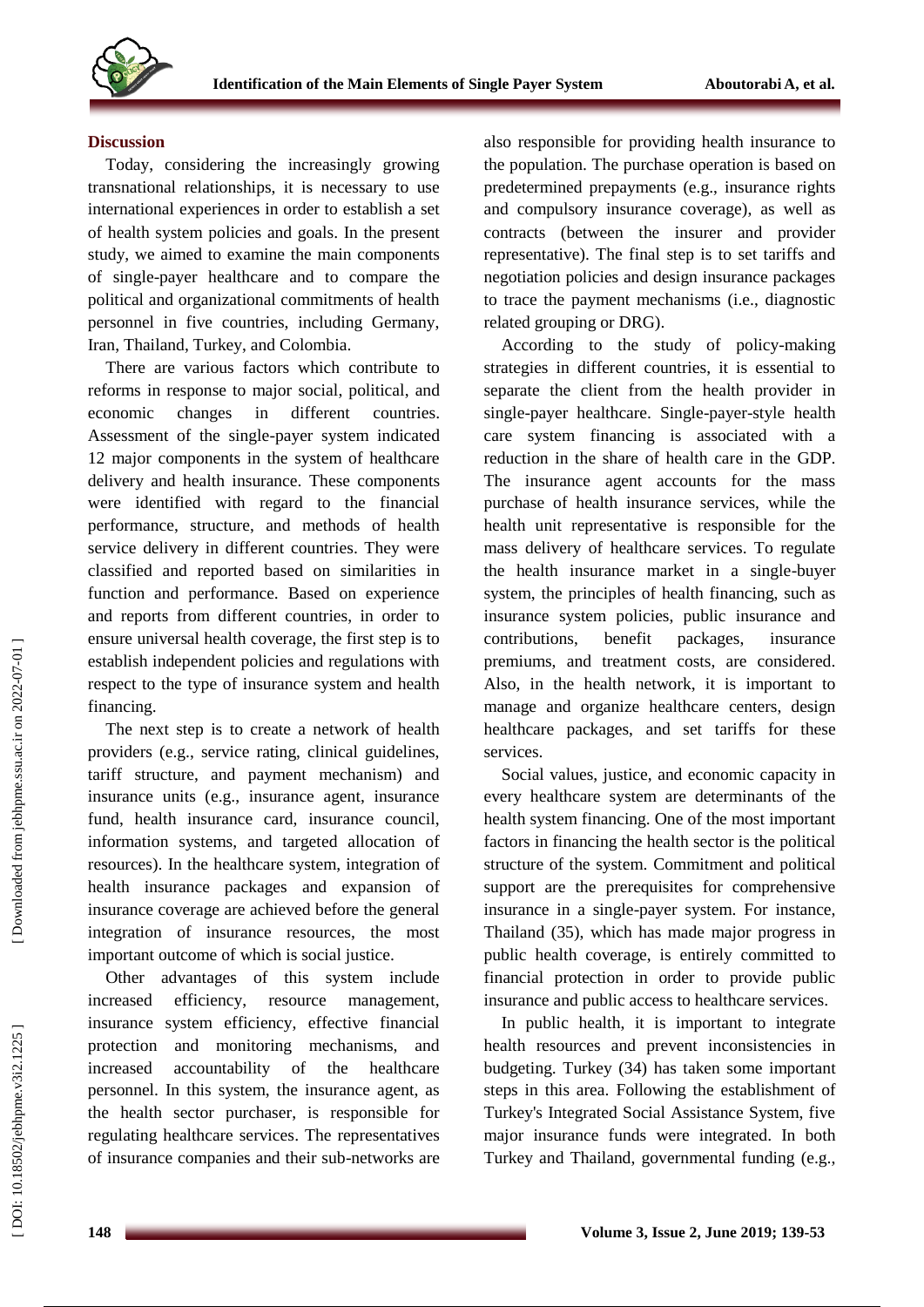tax financing and compulsory insurance) accounts for the largest share of total health care expenditure. These processes ensure that a wide range of high -quality care services are provided for the public. Also, changes in the system should be accompanied by the elimination of ambiguities and stakeholder alignment. In this regard, the results of a study by Baziar, entitled "Analysis of Policymaking Strategies for Health Insurance Funds in Iran", highlighted the importance of social solidarity, in addition to political commitment, in integration of insurance resources (36).

In Chile (2,3 7 ), extensive governmental and institutional support for integration of public and private health insurance, besides allocation of health resources, can guarantee public insurance coverage in this country. On the other hand, the financial instability of health insurance in South Korea ( 1 5 ) has increased the need for governmental interventions. To overcome this issue, support and proper management are necessary, as lack of support by political figures and lack of financing by the government can cause irreparable damage to the health system.

Furthermore, integration of the demographic information system is one of the most important prerequisites for public insurance coverage. In Thailand, Turkey, and Colombia, advanced databases are used to identify low -income groups, tax levels, insurance coverage, health costs, resource expenditure, and finally assessment and monitoring of reform outcomes, as confirmed in a study by Ebrahimpour ( 3 8 ). However, there are major challenges, such as shortcomings of payment systems, low capacity of information systems, ineffective tax systems, and most importantly, lack of effective tools for measuring and identifying vulnerable groups in Iran's health system; in fact, overcoming these technical issues is a costly endeavor (36,28).

Reduction of direct payments, increase of prepayments and contributions for estimating the level of patient protection, and governmental commitment are major achievements of single payer versus multi -payer insurance systems. According to a study by Abolhalaj, with regard to the high level of cash transactions in Iran, design of tax and free -trade policies can be an objective approach to reduce the share of direct payments in Iran (7,2 6 ,39 ). Fatahzadeh also described the decline in cash transactions as a necessity to promote social justice and patient protection<sup>6</sup>.

Germany's (31) reconstruction of its social insurance system was accomplished by setting a limit for direct payments. In order to minimize the financial burden of the health sector on the general population, risk mitigation, as well as factors such as gender, age, and individual status, was taken into consideration. Overall, rational distribution of contributions with regard to individual household income has resulted in Germany's success in providing free health services to lowincome groups, elderly populations, and chronic patients. On the other hand, there are multiple insurance funds in France, which aim at targeted coverage of different social classes and populations; in this system, health insurance taxes are mostly collected from eligible households. In addition, state -supported supplementary health insurance is provided for economically disadvantaged groups (40).

In Turkey's ( 4 1 ,19 ) universal insurance system, given the uniform health expenditures for all populations, the effect of reduced direct payment can be seen in all income areas. In addition, low income groups receive health subsidies. This process in Colombia ( 2 4,26) covers the most disadvantaged groups in the community in a purposeful manner by facilitating cash payments for this group. In South Korea ( 1 4 ), the insurance coverage was universal before integrating the insurance funds with the aim of creating a support system for the vulnerable population (3 -5% of Korea's population). Janfada also stated that it is important to identify vulnerable groups and provide insurance for them  $(42)$ .

# **Conclusion**

Studies show that distribution and dispersion of insurance funds (at different income and management levels), as well as inconsistencies in

DOI: 10.18502/jebhpme.v3i2.1225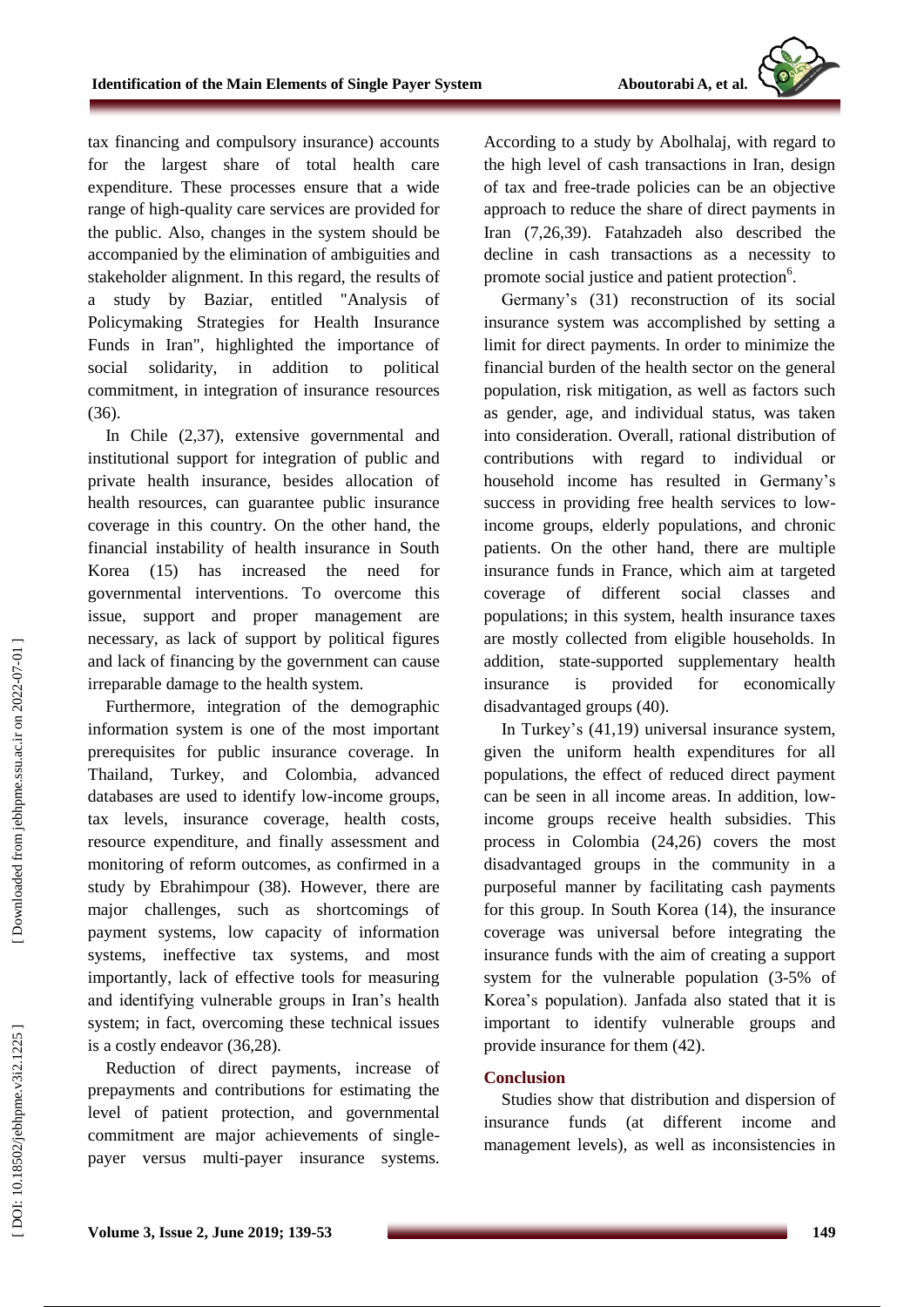

the delivery of health services, are the main reasons for differences in insurance policies and health centers. The main components of singlepayer systems coordinate the delivery of health services and change the financing system by integrating all funds. Therefore, in structural and executive actions of single -payer systems, the health client and provider are separated in two markets of health insurance and healthcare. Separation of purchasing from provision functions allows one department to concentrate fully on planning, negotiating, monitoring, and evaluating the performance of health providers. It removes conflicts of interest in the purchasing relationship that might compromise the efficiency of the purchasing process. Therefore, financing policies in Iran should aim at increasing risk accumulation, understanding the main responsibilities of insurance systems, considering the law of large numbers, and avoiding reverse risk. Recognition of each component described in the present study can not only improve the performance of Iran's health system, but also establish the single -payer system in different health systems.

The main characteristics of single -payer healthcare include coordination of health system goals, structure and performance of health insurance, and insurance outcomes (e.g., promotion of public health, fair health insurance coverage, provision of free care services, and reduction of direct payments). It is obvious that there are many challenges and shortcomings in implementing the single -payer system in Iran's healthcare. The findings showed that adaptation of policies and programs from other countries,

# **References**

- 1. WHO. The world health report: health systems: improving performanc .World Health Organization . 2000.
- 2. Etienne C, Asamoa -Baah A, Evans DB. Health systems financing: the path to universal coverage. Adyani TaESM, editor: World Health Organization, Iran Health Insurance Organization; 2010 .

regardless of their experiences and characteristics (e.g., executive and structural factors, financial capacity, regulations, and economic, political, social and cultural context) can only exacerbate the problems. Therefore, the single -payer system can be integrated in Iran by identifying the current status of healthcare system, estimating the outcomes, and evaluating weaknesses and opportunities for improvement. In the second section of this study, we will discuss the concept of single -payer systems.It is recommended that future studies focus on identifying the requirements for successful implementation of a single payer system in Iran health system, predicting the outcomes and future prospects of this system.

There was no significant limitation for the present study

### **Conflicts of interest**

Authors declare that they have no conflict of interests .

### **Acknowledgments**

This article was a part of a research project approved by the Faculty of Management and Information Technology of Iran University of Medical Sciences with the Approved Number (IUMS / SHAMIS\_95\_9311552005). Authors are sincerely grateful to all those involved in this study .

# **Authors' contributions**

Nadjafi B designed research. Aboutorabi A, Ghasepour S and Panahi S participated in data collection and the related information. Nadjafi B analyzed data. Ghasempour S wrote the paper. All authors read and approved the final manuscript.

- 3. Howitt P. Health, human capital, and economic growth: A Schumpeterian perspective. Health and economic growth: Findings and policy implications. 2005:19 -40 .
- 4. Ministry of Health and Medical Education. Developing Health System Map2010 .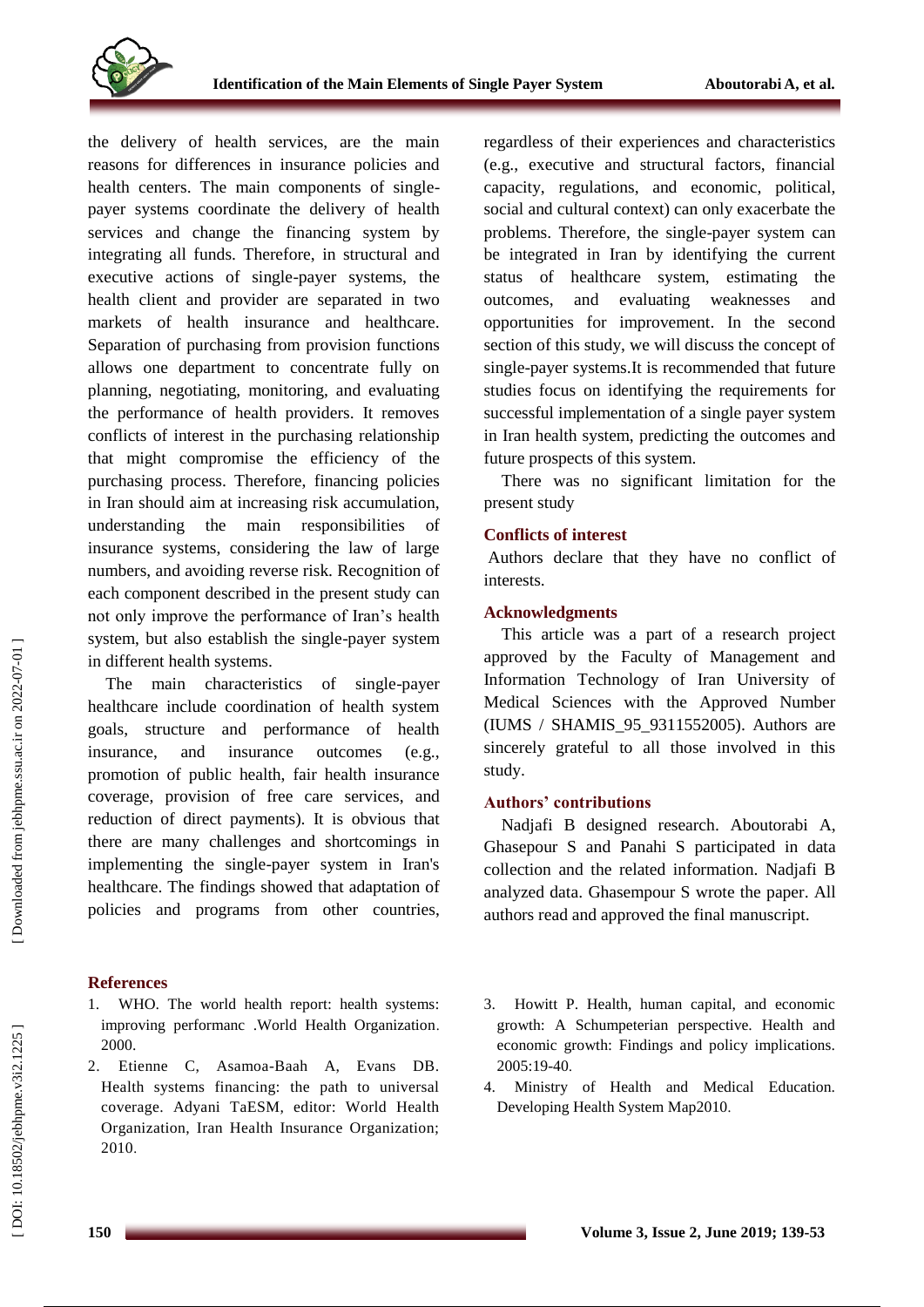- 5. WHO. 58th World Health assembly. Resolutions and decisions. Provisional agenda items in A58/20 - 33.2005. 91-126 p.
- 6. Fattahzadeh AA. Getting health sector reform right2006. 449 p .
- 7. Gressani D, Saba J ,Fetini H. Islamic Republic of Iran Health Sector Review, Volume II: Background Sections. Washington, DC: The World Bank Group. 2007 .
- 8. Gottret PE, Schieber G. Health financing revisited: a practitioner's guide: World Bank Publications; 2006 .
- 9. Ali H .stewardship in health system (from theory to implementation). Health Insurance Organization: 2016 .
- 10. Bazyar M, Rashidian A, Kane S, Mahdavi MRV, Sari AA, Doshmangir L. Policy options to reduce fragmentation in the pooling of health insurance funds in Iran. International journal of health policy and management. 2016;5(4):253.
- 11. Durán A, Lara JL, Waveren Mv, Bankauskaite V, Organization WH. Health systems in transition: Spain: health system review. 2006 .
- 12. Shishkin S, Kacevicius G, Ciocanu M. Evaluation of health financing reform in the Republic of Moldova. Copenhague, Bureau régional de l'OMS pour l'Europe. 2006 .
- 13. Thabrany H, Gani A, Pujianto ML, Mahlil BB, editors. Social health insurance in Indonesia: current status and the plan for national health insurance. Social Health Insurance Workshop, WHO SEARO, New Delhi, 13Á15 March; 2003 .
- 14. Kay A. A critique of the use of path dependency in policy studies. Public administration. 2005;83(3): 553 -71 .
- 15. Kwon S. Thirty years of national health insurance in South Korea: lessons for achieving universal health care coverage. Health policy and planning. 2009;24(1):63 -71 .
- 16. Hujo K, McClanahan S. Financing social policy: Mobilizing resources for social development: Springer; 2009 .
- 17. Vargas JR, Muiser J. Promoting universal financial protection: a policy analysis of universal health coverage in Costa Rica (1940 –2000). Health research policy and systems. 2013;11(1):28 .
- 18. Yereli AB, Koktas AM. Health care financing reform: The case in Turkey. Faculty of Economics and Administrative Sciences, Hacettepe University: 2010 .
- 19. Yardim MS, Cilingiroglu N, Yardim N. Financial protection in health in Turkey: the effects of the Health Transformation Programme. Health policy and planning. 2014;29(2):177 -92 .
- 20. Deborah Stone. Single Payer —Good Metaphor, Bad Politics. Journal of Health Politics, Policy and Law. 2009;4 .
- 21. Drasga RE, Einhorn LH. Why oncologists should support single -payer national health insurance. Health. 2014;20:22 .
- 22. Glied S. Single Payer as a Financing Mechanism. Journal of Health Politics, Policy and Law.  $2009;34(5)$
- 23. Fox AM, Blanchet NJ. The Little State That Couldn't Could? The Politics of "Single-Payer" Health Coverage in Vermont. Journal of health politics, policy and law. 2015;40(3):447 -85 .
- 24. Anderson GF, Hussey P. Special issues with single - payer health insurance systems. Washington DC: World Bank. 2004 .
- 25. Gottret PE, Schieber G, Waters H. Good practices in health financing: lessons from reforms in low and middle -income countries: World Bank Publications; 2008
- 26. Abolhallaje M, Ramezanian M, Abolhasani N, Salarian Zade H, Hamidi H, Bastani P. Iranian health financing system: challenges and opportunities. World Appl Sci J. 2013;22(5):662-6.
- 27. Moradi -Lakeh M, Vosoogh -Moghaddam A. Health sector evolution plan in Iran; equity and sustainability concerns. International journal of health policy and management. 2015;4(10):637 .
- 28. Ghasempour S, Aboutorabi a, Nadjfi B, Panahi S. Feasibility of implementing single -payer model in Iranian health care system. School of Health Management and Information Sciences: Iran University of medical science; 2017 .
- 29. Lødemel I. The Welfare Paradox: Income Maintenance and Personal Social Services in Norway and Britain, 1946 -1966: Scandinavian University Press; 1997 .
- 30. Zarey H, Goudarzi MA .Organization and management of providers of packages (Part I, comparative studies). Social Security Quarterly, Institute of Humanities and Cultural Studies, Comprehensive Human Sciences Portal. 2008;28 .
- 31. Busse R, Blümel M. Health systems in transition : Germany Health system review. Health. 2014;16(2) .
- 32. research IroIsNioh. Universal Health Coverage in Iran, Observatory report. Goparsianteb.2014 .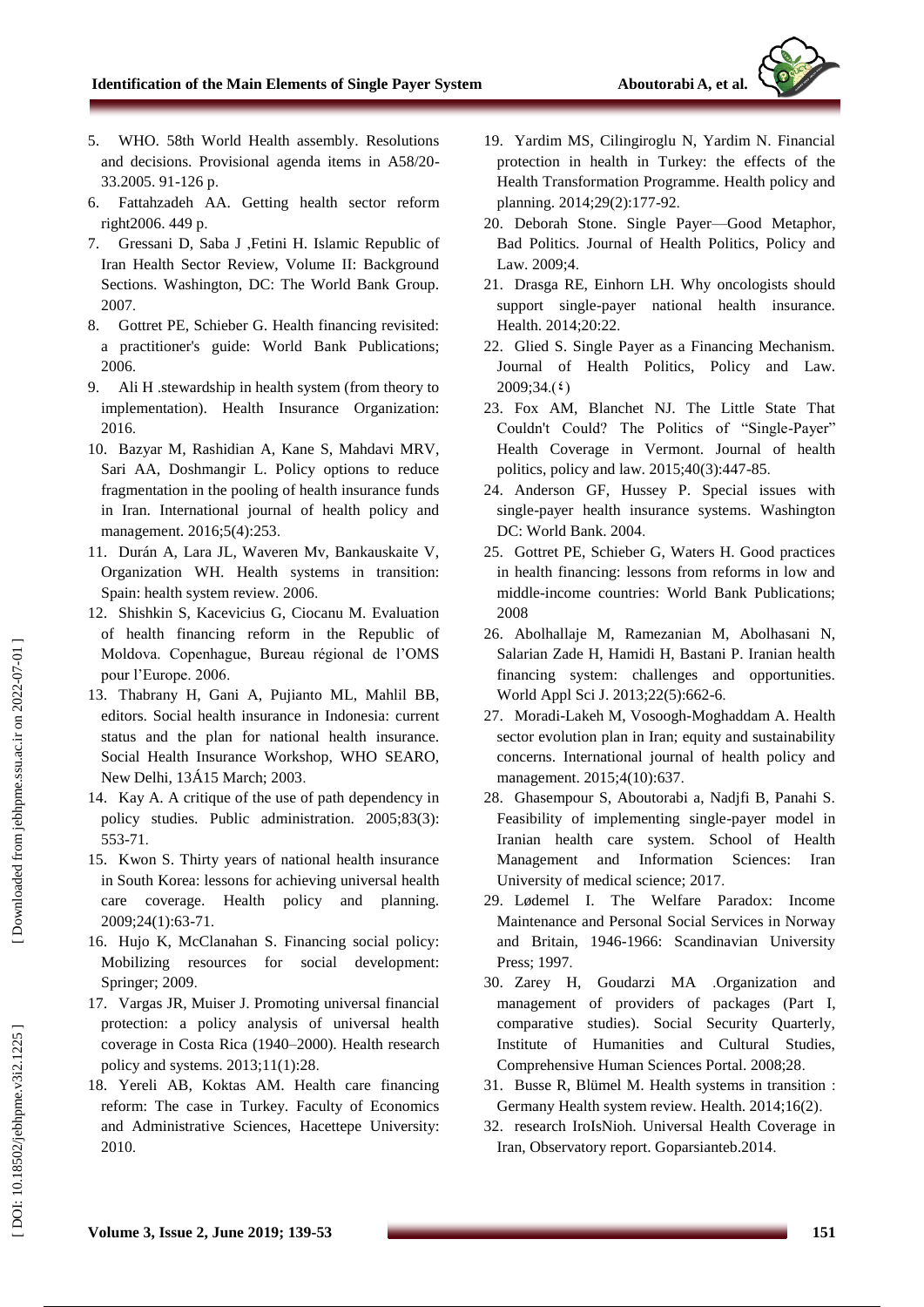

- 33. Pongpisut J, Samrit S, Walaiporn P, Supon L, Supasit P, Patama V. The Kingdom of Thailand health system review. Manila: WHO Regional Office for the Western Pacific; 2015 .
- 34. Tatar M, Mollahaliloglu S, Sahin B, Aydın S, Maresso A, Hernández -Quevedo C. Health Systems in Transition. Health. 2011;13 (6).
- 35. Hanvoravongchai P. Health financing reform in Thailand: toward universal coverage under fiscal constraints. 2013 .
- 36. bazyar M, Vaez Mahdavi M ASA ,Rashidian A. Analysis for policy of merging social health insurance funds in Iran: understanding the challenges and requirements of, and developing an implementation plan for merging health insurance funds 2016 .
- 37. Missoni E, Solimano G. Towards universal health coverage: the Chilean experience. World health report. 2010 .
- 38. Ebrabimpour H. Design Model for Public Health Insurance. school of Management and Medical information Sciences: Iran University of Medical Sciences; 2007.
- 39. Davari M, Haycox A, Walley T. Health care financing in iran; is privatization a good solution? Iranian journal of public health. 2012;41(7):14 .
- 40. Chevreul K, Durand -Zaleski I, Bahrami S, Hernández -Quevedo C, Mladovsky P. Health system review. Erasmus. 2010;12:93 -103 .
- 41. Atun R ,Aydın S, Chakraborty S, Sümer S, Aran M, Gürol I, et al. Universal health coverage in Turkey: enhancement of equity. The Lancet. 2013;382(9886):65 -99 .
- 42. Janfada H, Karimi I, MalekI MR, Nasiripoor AA. Supportive Health Insurance Aaround the world: Comparative Study of in Selected Countries. Tolo Behdasht Journal. 2015;14 (3).

# **Appendix Abbreviations**

| <b>AHBs</b> | Area Health Boards           | <b>IKRF</b>      | Imam Khomeini Relief               | <b>SGP</b>    | National transfers for   |
|-------------|------------------------------|------------------|------------------------------------|---------------|--------------------------|
|             |                              |                  | Foundation                         |               | health                   |
| <b>AFMS</b> | <b>Armed Forces Medical</b>  | <b>IHIO</b>      | Iranian Health Insurance           | <b>SF</b>     | <b>Sickness Funds</b>    |
| $\mathbf O$ | Service Organization         |                  | Organization                       |               |                          |
| <b>BB</b>   | <b>Bureau Budget</b>         | <b>LHF</b>       | Local Health Fund                  | <b>SHI</b>    | Social Health Insurance  |
| <b>CGD</b>  | <b>Comptroller General</b>   | <b>MOPH</b>      | Ministry of Public health          | S/MHI         | Statutory/mandatory      |
|             | Department                   |                  |                                    |               | <b>Health Insurance</b>  |
| <b>CSMB</b> | <b>Civil Servant Medical</b> | <b>MPS</b>       | Ministerio de la Protección        | <b>SISBEN</b> | System for identifying   |
| S           | <b>Benefit Scheme</b>        |                  | Social                             |               | <b>Beneficiaries</b>     |
|             |                              |                  | (Ministry of Social Protection)    |               |                          |
| <b>CNSS</b> | Consejo Nacional de          | <b>MSDH</b>      | Ministry of Social                 | $S-PS$        | Single- payer system     |
| S           | Seguridad Social en Salud    | S                | Development and Human              |               |                          |
|             | (National Health and Social  |                  | Security                           |               |                          |
|             | Security Council)            |                  |                                    |               |                          |
| <b>COIC</b> | Classification of Individual | <b>NHST</b>      | National Health Super in           | <b>SR</b>     | Subsidized Regime        |
| <b>OP</b>   | Consumption by Purpose       |                  | Tendency                           |               |                          |
| CR          | <b>Contributory Regime</b>   | <b>NHSO</b>      | National Health Security           | <b>SSK</b>    | Sosyal Sigortalar Kurumu |
|             |                              |                  | Office                             |               | Social Insurance         |
|             |                              |                  |                                    |               | Organization)(           |
| DH/C        | <b>District Hospital</b>     | <b>NSO</b>       | <b>National Statistical Office</b> | <b>SSS</b>    | Social Security Scheme   |
| H           | (Community Hospital)         |                  |                                    |               |                          |
| <b>DRG</b>  | Diagnosis Related Groups     | N/SHI            | National/Social Health             | SSO           | Social Security Office/  |
|             |                              | <b>NHS</b>       | Insurance                          |               | Organization             |
|             |                              |                  | <b>National Health Service</b>     |               |                          |
| D/          | District/ Provincial Health  | P <sub>4</sub> P | Pay for performance                | T/PAO         | Tambon/Provincial        |
| <b>PHO</b>  | Office                       |                  |                                    |               | Administrative           |
|             |                              |                  |                                    |               | Organization             |
| <b>EPS</b>  | Empresas Promotoras de       | PHI              | Private Health Insurance           | <b>THPF</b>   | Thai Health Promotion    |